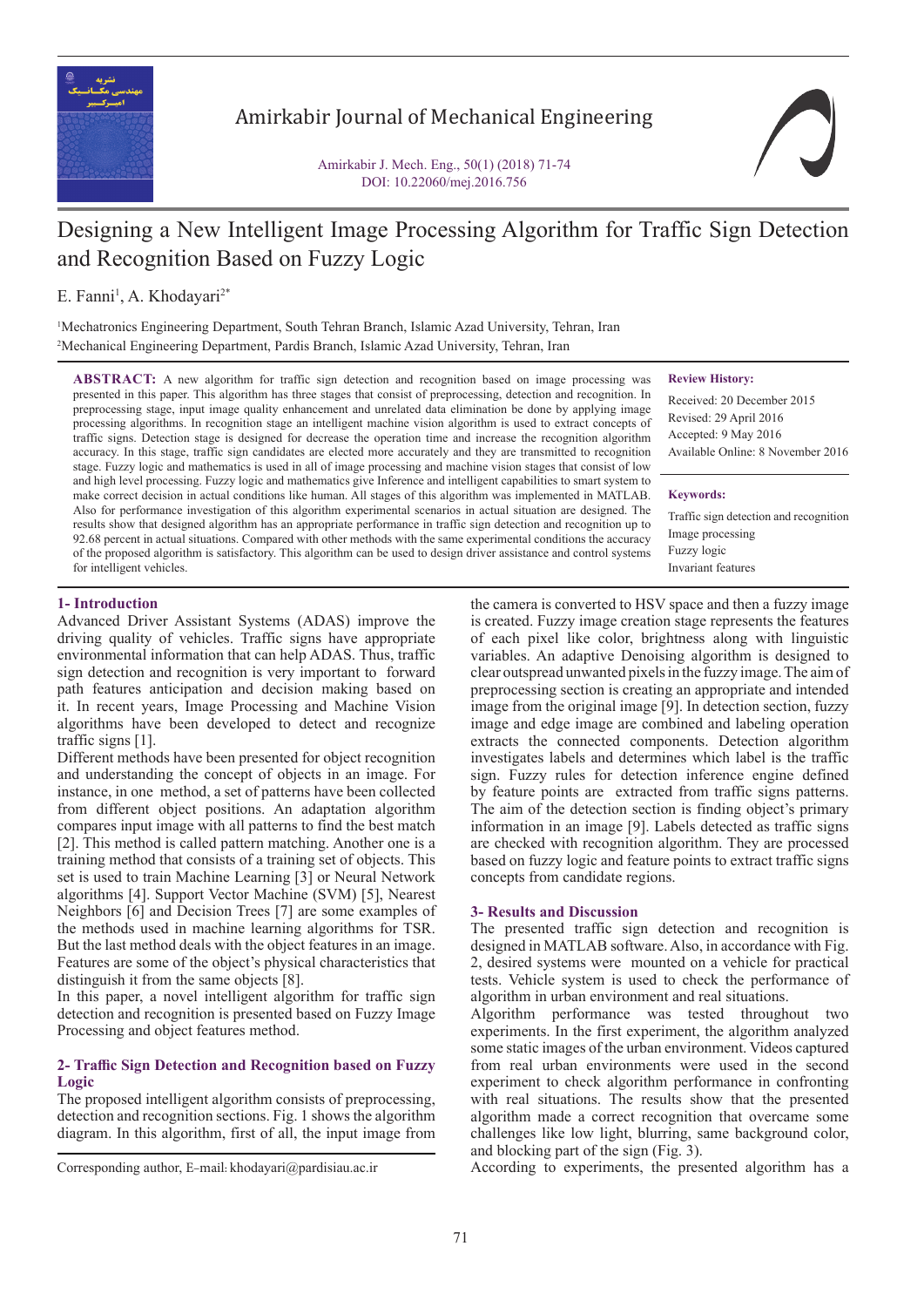

**Figure 1. Proposed Traffic Sign Detection and Recognition algorithm**



**Figure 2. Practical vehicle**











(b)









#### (d)

(c)

## **Figure 3. Presented algorithm performance in some challenges. a- low light, b- blurring, c- same background color, and d- blocking part of sign.**

satisfactory accuracy in different urban environments and different times of the day. Statistical results are presented in Table 1. Results of some other researchers who test their algorithms in the same situation are also presented in Table 1.

## **4- Conclusions**

In this paper, an intelligent image processing algorithm was presented for traffic sign detection and recognition based on feature points and fuzzy logic. The algorithm detects traffic signs by color and geometric shape characteristics. Then, interesting feature points were investigated by designed